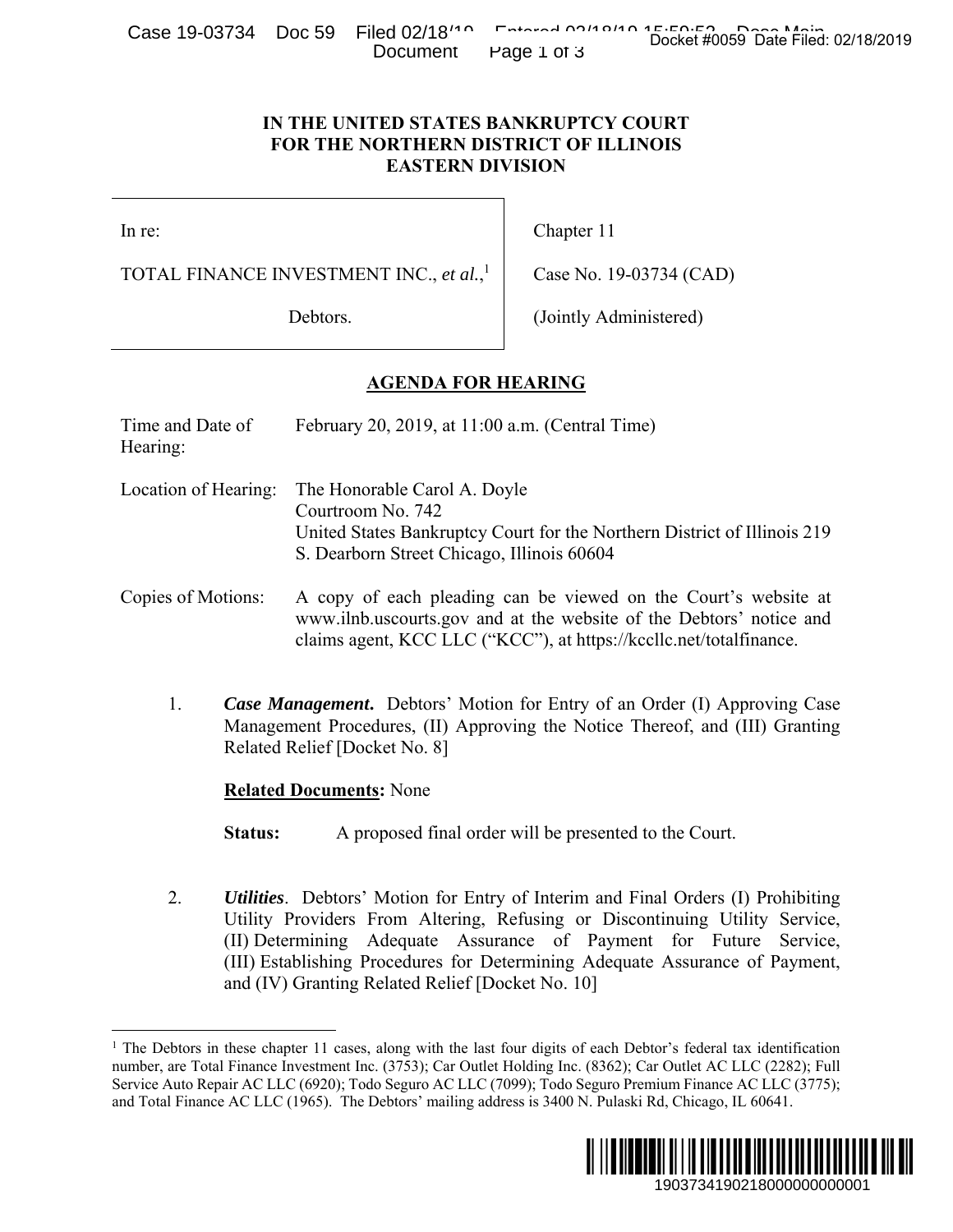### **Related Documents:** None

- **Status:** A proposed interim order will be presented to the Court. This matter is scheduled to be heard on a final basis on March 7, 2019 at 11:00 a.m., at which time a proposed final order will be presented to the Court.
- 3. *Insurance*. Debtors' Motion for Entry of Interim and Final Orders (I) Authorizing the Debtors to (A) Continue to Maintain Their Insurance Policies, and (B) Honor All Insurance Obligations, (II) Modifying the Automatic Stay, to the Extent Necessary and (II) Granting Related Relief [Docket No. 11]

# **Related Documents:** None

- **Status:** A proposed interim order will be presented to the Court. This matter is scheduled to be heard on a final basis on March 7, 2019 at 11:00 a.m. CT, at which time a proposed final order will be presented to the Court.
- 4. *Taxes*. Debtors' Motion for Entry of Interim and Final Orders (I) Authorizing the Debtors to Pay Certain Prepetition Taxes and Fees, (II) Authorizing Financial Institutions to Honor and Process Related Checks and Transfers, and (III) Granting Related Relief [Docket No. 12]

### **Related Documents:**

- A. *Proposed* Interim Order Regarding Taxes [Docket 36]
- B. Interim Order Regarding Taxes [Docket 39]
- **Status:** A proposed interim order will be presented to the Court. This matter is scheduled to be heard on a final basis on March 7, 2019 at 11:00 a.m. CT, at which time a proposed final order will be presented to the Court.
- 5. *Lien Claimants*. Debtors' Motion for Entry of Interim and Final Orders (I) Authorizing the Debtors to Pay Prepetition Claims of Certain Lien Claimants and (II) Granting Related Relief [Docket No. 15]

# **Related Documents:**

- A. *Proposed* Interim Order Regarding Lien Claimants [Docket 35]
- B. Interim Order Regarding Lien Claimants [Docket 46]